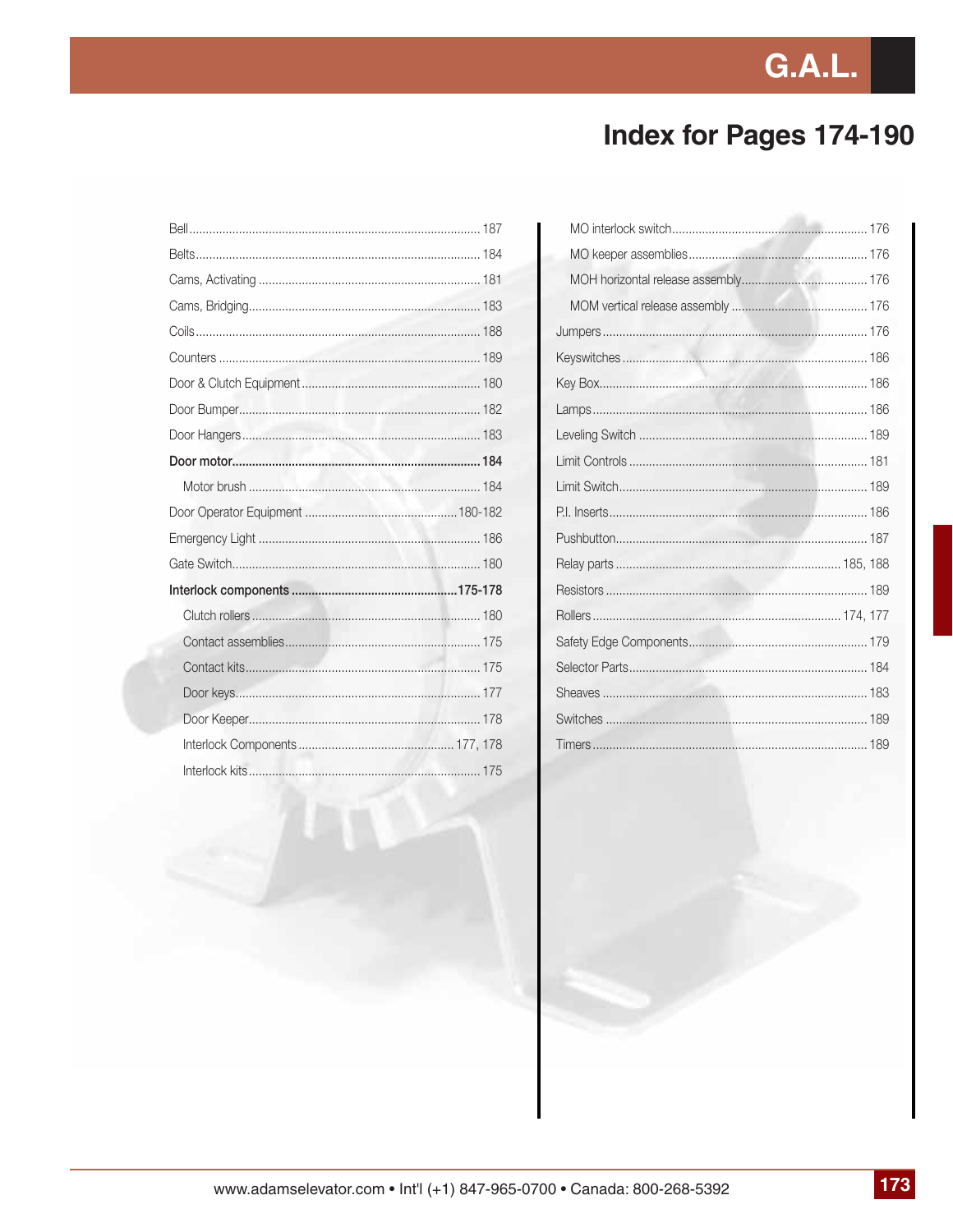# Quality & technical know-how make our replacement G.A.L. roller *even better than the original*

#### G401M REPLACEMENT ROLLER

**Adams is the leading manufacturer** of replacement G.A.L. door hanger rollers–our part no. G401M.

**If you service G.A.L.** door assemblies, you can count on the G401M for long life and reliability. You'll reduce the number of door-related call-backs while you improve the overall quality of your G.A.L. installation.

**Precision machined aluminum castings are used for the hubs.**

**Our own low-friction LFx70™ Durabond™ polyurethane** goes into every smooth-running and quiet-running tire. LFx<sup>70</sup> is as tough as any material now in use for door rollers. It features superior qualities that resist breaking, cracking, and wear…and it eliminates the need for a wiper!

**Special low-friction bearings** are used to make the G401M one of the true "easy riders."

**To ensure concentricity and long life,** rollers are machined after the bearings are installed.

#### **SPECIFICATIONS**

#### **Machined hubs:**

Material—Cast aluminum Diameter—31 /4" **Tire:** low-friction Durabond™, LFx70 polyurethane

**Bearing:** Special low-friction type; 0.6693" ID **Kit includes:** One roller, seven washers, complete

mounting instructions

**G401M.** Door hanger roller kit, incl. one (1) roller, seven (7) washers, complete installation instructions. (Replaces G.A.L. NH roller kit.)

**G401AM.** Door hanger roller with axle stud.



*G401AM includes 11/16"-dia. threaded axle stud, lock washer, & jam nut*

#### **REPLACEMENT WIPERS**

**G401W**. Replacement felt wiper for G.A.L. original roller.

(Replaces G.A.L. part no. HH-1-2-E .)

**G401WX.** Package of 100 replacement felt wipers. Same as G401W, impregnated with light oil for superior cleaning action. *Not required with our superior-quality polyurethane tire.* 





*separately at left (G401W) to service GAL nylon rollers already in the field.* 

Durabond, LFx<sup>70</sup>-Reg. TM Adams Elevator Equipment Company

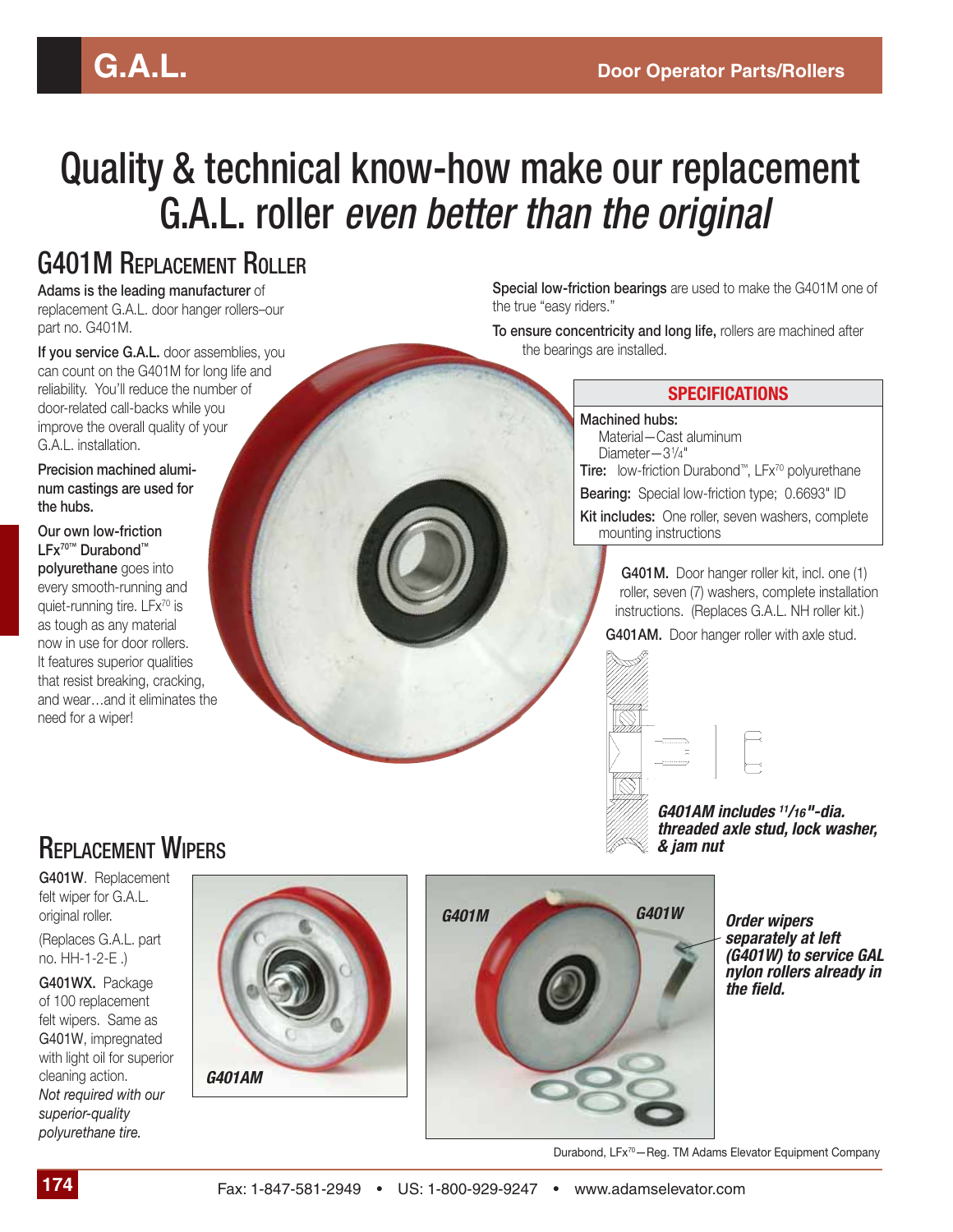

| <b>CONTACT ASSEMBLY ORDERING INFORMATION</b> |                                                                                                                  |                    |  |  |
|----------------------------------------------|------------------------------------------------------------------------------------------------------------------|--------------------|--|--|
| <b>Adams</b><br>part no.                     | Description                                                                                                      | G.A.L.<br>part no. |  |  |
| G810C1                                       | Contact assembly for MO interlock, RH, complete; includes<br>canvas/phenolic insulator                           | INT1H-0024R        |  |  |
| G810C2                                       | Contact assembly for MO/MOCP interlock, LH, complete;<br>includes insulator; use with G810C3 RH contact assembly | <b>INT1H-0024L</b> |  |  |
| G810C3                                       | Contact assembly for MOCP interlock, RH, complete;<br>includes canvas/phenolic insulator                         | INT2H-0018R        |  |  |

*Each contact assembly and contact kit includes all the components shown with its corresponding part no.*

| <b>CONTACT KIT ORDERING INFORMATION</b> |                                                                                                                                                                                      |                    |  |
|-----------------------------------------|--------------------------------------------------------------------------------------------------------------------------------------------------------------------------------------|--------------------|--|
| <b>Adams</b><br>part no.                | Description                                                                                                                                                                          | G.A.L.<br>part no. |  |
| G810K1                                  | MO contact kit, RH; includes 1 ea. G810C1 contact assembly, G812C1 MO<br>keeper bridging block, canvas/phenolic insulator, & mounting screws                                         | <b>INT1H-0036R</b> |  |
| G810K2                                  | MO/MOCP contact kit, LH; includes 1 ea. G810C2 contact assembly,<br>G812C1 MO keeper bridging block, canvas/phenolic insulator, & mounting<br>screws; use with G810K3 RH contact kit | INT1H-0036L        |  |
| G810K3                                  | MOCP contact kit, RH; includes 1 ea. G810C3 contact assembly, G812C1<br>MO keeper bridging block, canvas/phenolic insulator, & mounting screws                                       | <b>INT2H-0017R</b> |  |

#### **INTERLOCK KITS**



| <b>INTERLOCK KIT ORDERING INFORMATION</b> |                                                                                                                                                                                        |  |  |
|-------------------------------------------|----------------------------------------------------------------------------------------------------------------------------------------------------------------------------------------|--|--|
| <b>Adams</b><br>part no.                  | Description                                                                                                                                                                            |  |  |
| G810K4                                    | MOH interlock kit, LH; incl. 1 ea. G810B2 switch housing, G812B2<br>keeper ass'y., G812LL lower linkage, and G820B2 MOH horizontal<br>release ass'y. INT1H-0002L                       |  |  |
| G810K5                                    | MOH interlock kit, RH; incl. 1 ea. G810B1 switch housing, G812B1<br>keeper ass'y., G812LL lower linkage, G812UL upper linkage,<br>and G820B1 MOH horizontal release ass'y. INT1H-0002R |  |  |
| G810K6                                    | MOM interlock kit, LH; incl. 1 ea. G810A2 switch housing,<br>G812A2 keeper ass'y., G812LL lower linkage, and G821A2 MOM<br>vertical release ass'y.                                     |  |  |
| G810K7                                    | MOM interlock kit, RH; incl. 1 ea. G810A1 switch housing,<br>G812A1 keeper ass'y., G812LL lower linkage, G812UL upper<br>linkage, and G821A1 MOM vertical release ass'y.               |  |  |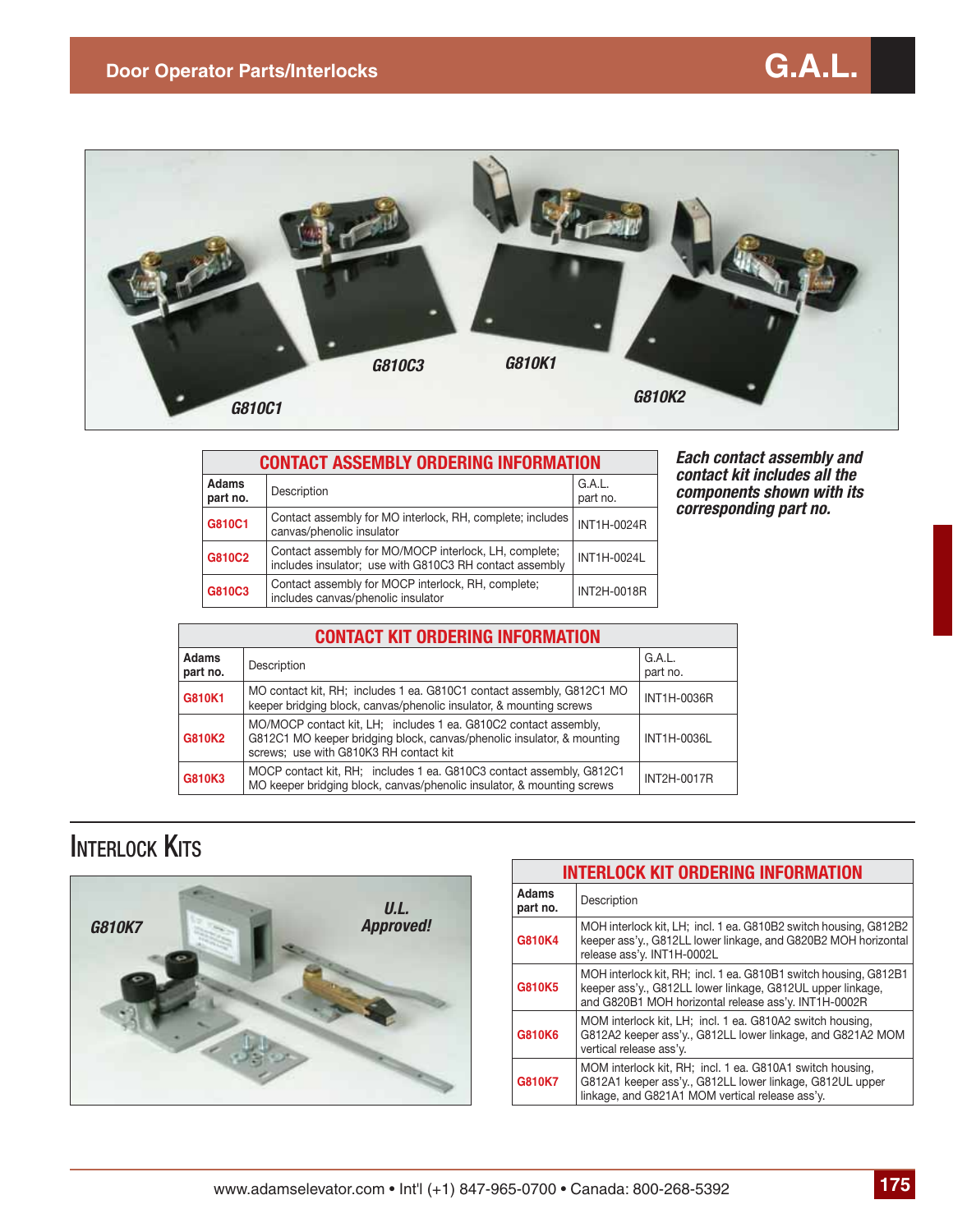| <b>MO KEEPER</b>         |                                                                                                                                                                                              | <b>MOH HORIZONTAL RELEASE AND</b><br><b>MOM VERTICAL RELEASE</b> |                                                                                                                                                       |                      |                                                                                                                                                                           |                    |
|--------------------------|----------------------------------------------------------------------------------------------------------------------------------------------------------------------------------------------|------------------------------------------------------------------|-------------------------------------------------------------------------------------------------------------------------------------------------------|----------------------|---------------------------------------------------------------------------------------------------------------------------------------------------------------------------|--------------------|
|                          | <b>G812LL</b><br>G812C1<br><b>G812UL</b>                                                                                                                                                     |                                                                  |                                                                                                                                                       |                      | G821A2                                                                                                                                                                    |                    |
| <b>G812UL</b>            | Linkage kit G812L<br>consists of one<br><b>G812LL and one</b><br>G812A2                                                                                                                      |                                                                  |                                                                                                                                                       | G820<br><b>G820R</b> | <b>G820R1</b>                                                                                                                                                             |                    |
|                          |                                                                                                                                                                                              |                                                                  | <b>Adams</b><br>part no.                                                                                                                              | Description          |                                                                                                                                                                           | G.A.L.<br>part no. |
| G812A1                   |                                                                                                                                                                                              |                                                                  | G820B1                                                                                                                                                |                      | MOH horizontal release assembly, complete; RH; incl.<br>aluminum mounting base, release rocker, clutch rollers,<br>lower actuator link, snap link bushing. (Steel G820A1) | INT1H-0022R        |
| <b>Adams</b><br>part no. | Description                                                                                                                                                                                  | G.A.L.<br>part no.                                               | MOH horizontal release assembly, complete; LH; opposite<br>G820B2<br>of G820B1. (Steel G820A2)                                                        |                      | INT1H-0022L                                                                                                                                                               |                    |
| G812A1                   | MO keeper assembly, RH; incl. cast iron mounting<br>base, brass keeper, keeper bridging block contact                                                                                        |                                                                  | MOM release rocker; incl. set screws, nuts, bumper<br>G820R1<br>pad. Can be used for both right-hand and left-hand<br>applications, as shown in photo |                      |                                                                                                                                                                           |                    |
| G812A2<br>G812C1         | MO keeper assembly, LH; same as above<br>MO keeper bridging block contact                                                                                                                    | <b>INT1H-0017N</b>                                               | G821A1                                                                                                                                                |                      | MOM vertical release assembly, complete; RH; incl. cast<br>iron mounting base, release rocker, clutch rollers, lower                                                      | INT1M-0033R        |
| <b>G812L</b>             | MO adjustable linkage kit; incl. 1 ea. G812LL and<br>G812UL, below                                                                                                                           |                                                                  | G821A2                                                                                                                                                |                      | actuator link, snap link bushing (opposite of G821A2, shown)<br>MOM vertical release assembly, complete; LH; shown                                                        | INT1M-0033L        |
| <b>G812LL</b>            | MO lower linkage; incl. snap link pin and lower<br>bushing                                                                                                                                   | <b>INT1H-0026N</b>                                               |                                                                                                                                                       |                      |                                                                                                                                                                           |                    |
| <b>G812UL</b>            | MO upper linkage; incl. snap link pin and retainer<br>clip                                                                                                                                   | INT1H-0018N                                                      |                                                                                                                                                       |                      | <b>MO INTERLOCK</b>                                                                                                                                                       |                    |
|                          | <b>GAL JUMPERS</b><br>Here are the tools mechanics need for jumping GAL doors during servicing.<br>G30L3 "Tomahawk" with MO jumper head and 10 <sup>1</sup> / <sub>2</sub> "L looped handle. |                                                                  |                                                                                                                                                       |                      | G810A1<br>G810A2                                                                                                                                                          |                    |
|                          | Replaces GAL part no. INT1H-0035N.                                                                                                                                                           |                                                                  |                                                                                                                                                       |                      |                                                                                                                                                                           |                    |
|                          | G30L2 Double-barrel contact head. INT5-0029N.                                                                                                                                                |                                                                  |                                                                                                                                                       | Adams part no.       | Description                                                                                                                                                               | G.A.L. part no.    |
|                          | G30L1 Combination MO jumper head does the job of both jumpers<br>above; no handle. INT5-0042N.                                                                                               |                                                                  |                                                                                                                                                       | G810A1               | MO interlock switch housing and contacts,<br>RH; complete with mounting plate                                                                                             | INT1H-0013R        |
|                          |                                                                                                                                                                                              |                                                                  |                                                                                                                                                       | G810A2               | MO interlock switch housing and contacts,<br>LH; complete with mounting plate                                                                                             | INT1H-0013L        |



**G810B**

*G810B*

center-opening

Interlock mounting bracket (shown below); used to convert side-opening interlocks to

—

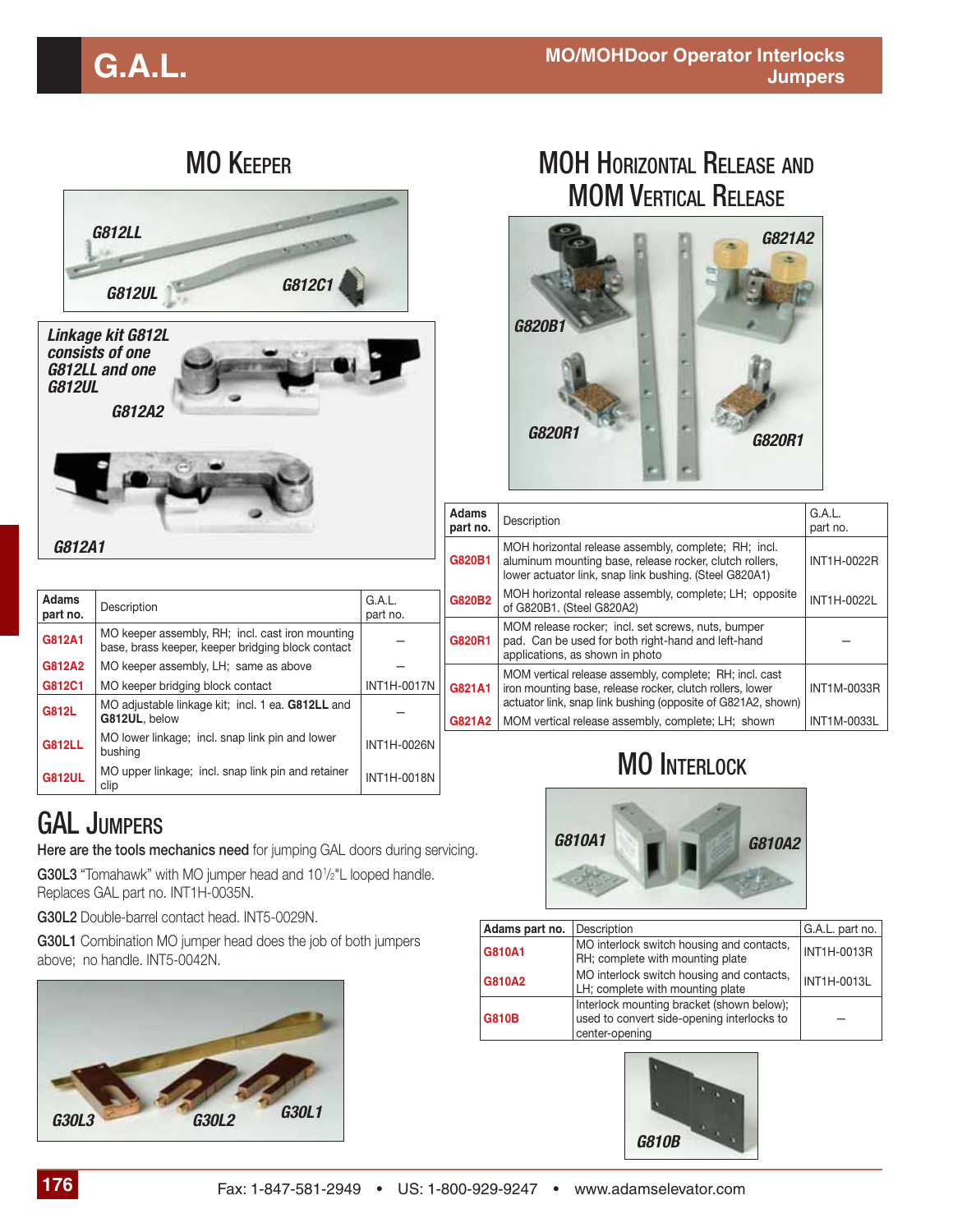# GAL Door Interlock Components





| <b>INTERLOCK COMPONENTS ORDERING INFORMATION</b> |                                                                                                                       |                    |  |
|--------------------------------------------------|-----------------------------------------------------------------------------------------------------------------------|--------------------|--|
| <b>Adams</b><br>part no.                         | Description                                                                                                           | G.A.L. part<br>no. |  |
| G825                                             | Replacement clutch roller (flat) & shaft; brown heavy-duty poly roller, dia. $= 1^{1/2}$ "                            | INT1H-0023N        |  |
| <b>G825A</b>                                     | Replacement clutch roller & shaft; black Quiet Poly roller, dia. $= 11/2$ "; tire radius<br>$= 3"$                    |                    |  |
| <b>G825R</b>                                     | Black Quiet Poly clutch roller & bushing assembly without shaft; same roller as<br>G825A                              |                    |  |
| G840                                             | Corridor door lock key, KMO-type (universal)                                                                          | <b>INT1H-0034N</b> |  |
| G841                                             | Type M key for swing doors                                                                                            | <b>INT1H-0129N</b> |  |
| G20A1                                            | Movable contact finger for intermediate relay, RH                                                                     | LC-0021R           |  |
| <b>G20A2</b>                                     | Movable contact finger for intermediate relay, LH                                                                     | LC-0021L           |  |
| G20C1                                            | Stationary silver contact for intermediate relay; 3/8"-dia. silver contact on threaded<br>hex stud w/nut; 1"L overall |                    |  |
| G20C2                                            | Stationary carbon contact for intermediate relay; $\frac{3}{8}$ -dia. carbon contact on<br>threaded hex stud w/nut    | CONT-0001L         |  |
| <b>KVP840</b>                                    | Key Value Pak; incl. one ea. G840, G841, W824L, W824T, O825A, O825B, O825C                                            |                    |  |



*GL-902-R4*



*GL-902-C5 GL-902-A8*

Adams part no. Description **G.A.L.** part no. **GL-902-A8** Door Lock Assy - SM, RH | INT6-0001R **GL-902-C5** Door Lock Assy - SM, LH NT6-0001L<br>**GL-902-R4** Interlock, Type "N", LH NT22-0001L

**GL-902-R4** Interlock, Type "N", LH







*GL-902-L8*

*GL-902-C4*

| Adams part no. Description |                                  | G.A.L. part no.   |
|----------------------------|----------------------------------|-------------------|
| <b>GL-902-C4</b>           | Interlock Roller, 4-1/2" centers | INT5-0025N        |
| GL-902-L8                  | Roller & Bolt                    | <b>INT5-0027N</b> |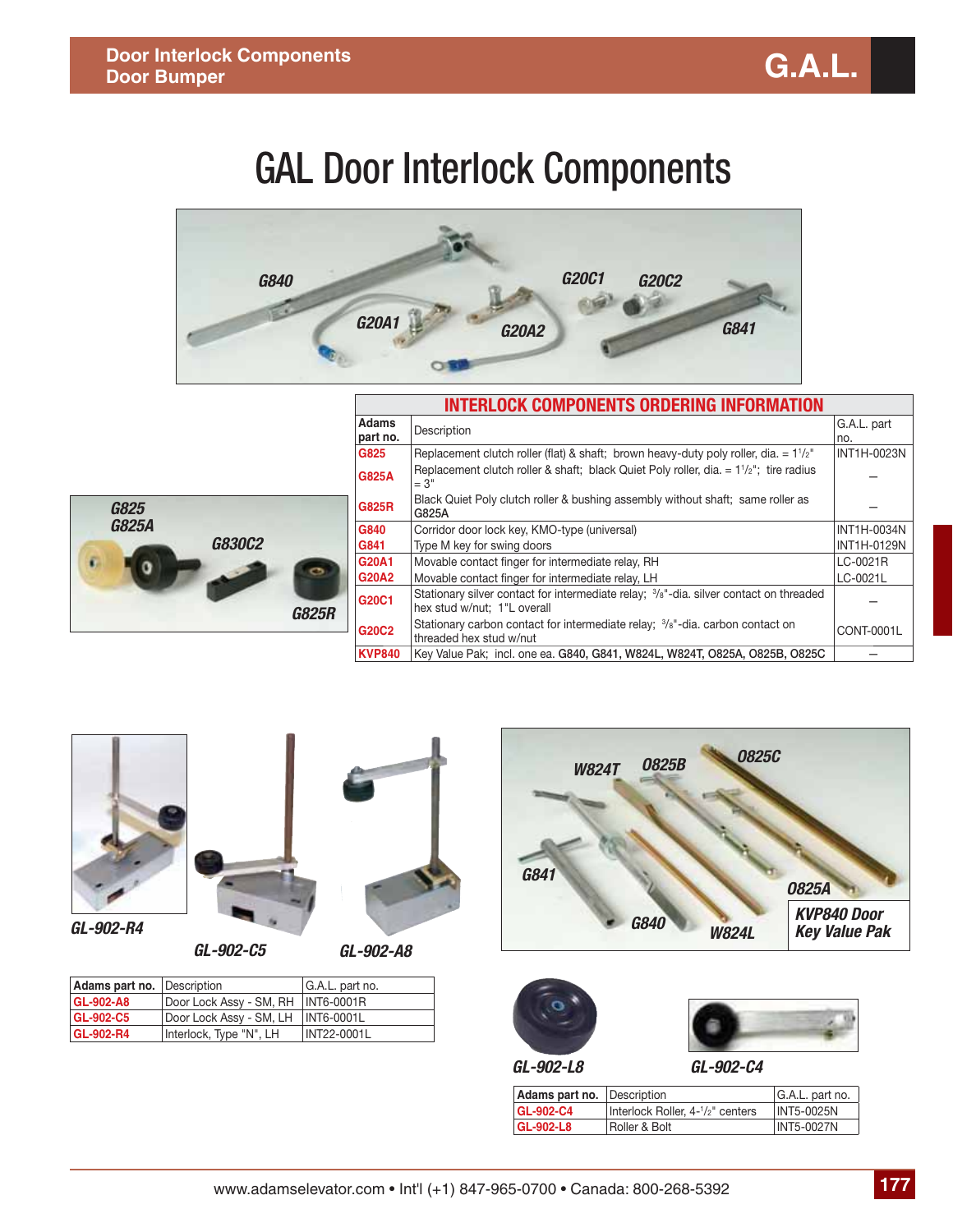

*GL-902-B5*



*GL-902-B6*



*GL-902-B2*

| Adams part no.  | Description                                        | G.A.L. part no.    |
|-----------------|----------------------------------------------------|--------------------|
| GL-902-B2       | <sup>13</sup> / <sub>16</sub> "DIA ACTUATOR ROLLER | CLU1-0036N         |
| GL-902-B5       | <b>BRIDGING BLOCK</b>                              | <b>INT5-0019N</b>  |
| GL-902-B6       | <b>INSULATOR</b>                                   |                    |
| GL-902-C6       | <b>UPPER CONTACT BASE</b>                          | <b>INT5-0016N</b>  |
| GL-902-D4       | INTERLOCK SW ASSY TYPE                             | <b>INT2H-0007N</b> |
| <b>GL-902-F</b> | <b>LOWER LINK</b>                                  | <b>INT1H-0026N</b> |
| GL-902-F1       | UPPER BRIDGING BLOCK                               | <b>INT18-0015N</b> |
| GL-902-F3       | PIN                                                |                    |
| GL-902-L9       | <b>INTERLOCK ASSY.</b>                             | INT2H-0002N        |
| GL-902-M7       | <b>LOWER CONTACT BASE</b>                          | <b>INT5-0017N</b>  |
| <b>GL-902-R</b> | <b>MO SWITCH ASSY</b>                              | INT1H-0013L        |
| GL-902-R2       | <b>MOUNTING PLATE</b>                              | <b>INT2H-0037N</b> |
| GL-902-S        | OPERATOR CONTACT                                   | OP10-0010N         |
| GL-902-T5       | <b>CONTACT BASE</b>                                |                    |
| GL-902-Y9       | <sup>15</sup> / <sub>16</sub> "DIA ACTUATOR ROLLER | CLU1-0037N         |



*GL-902-D4 Interlock Box Type MOCP*



*GL-902-Y9*



*GL-902-S*

#### KEEPER & LOCKING COMPONENTS



*G30B1*

*GL-902-Y2*

*GL-902-F9*



*GL-902-C7*



*GL-902-AE1*

*GL-902-Y1*

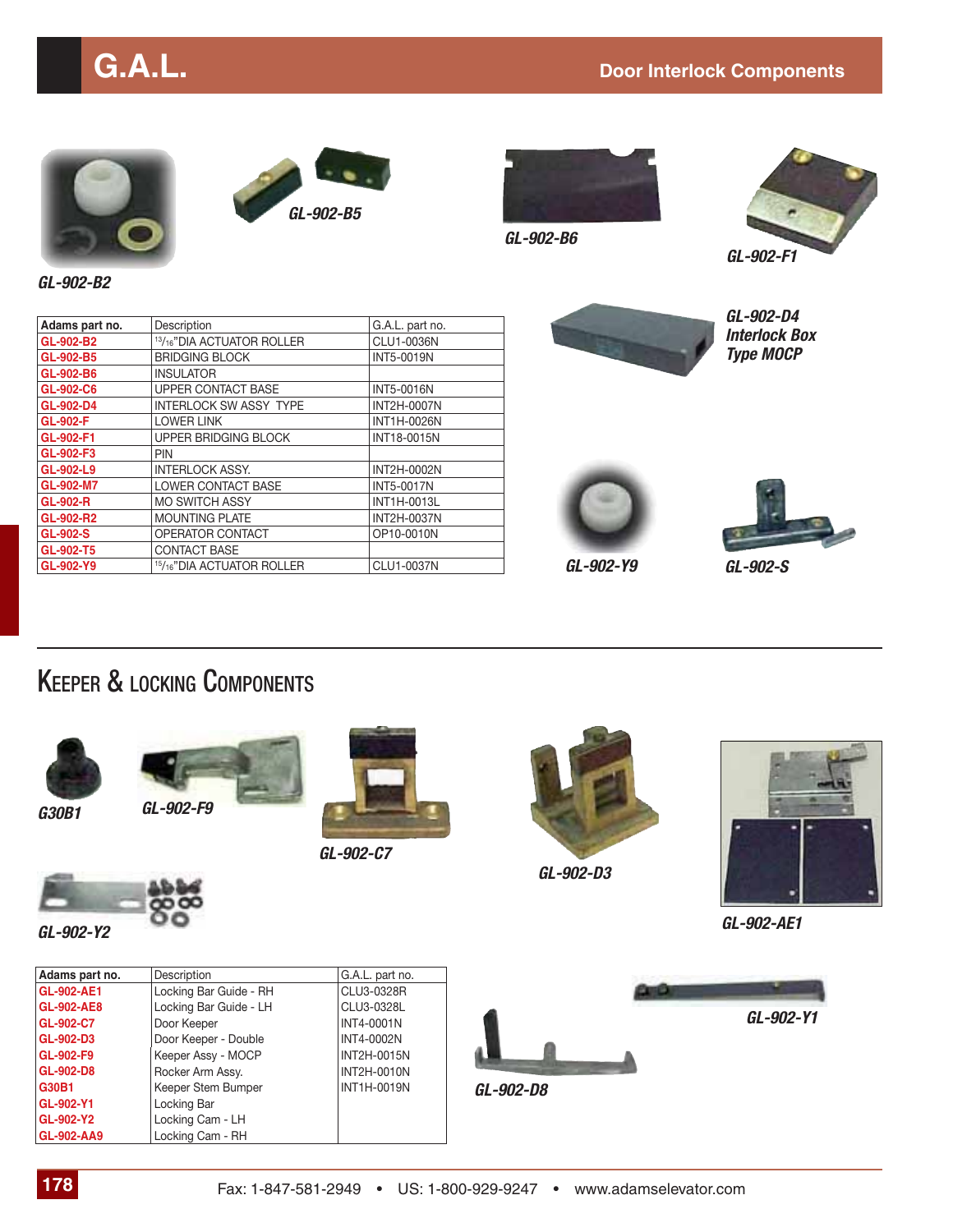### **Safety Edge** G.A.L. **Contract Contract Contract Contract Contract Contract Contract Contract Contract Contract Contract Contract Contract Contract Contract Contract Contract Contract Contract Contract Contract Contract Co**



#### **PHOTO EYF**



*GL-1088-E Photo Eye Sensor Transmitter*



*GL-1088-F Photo Eye Sensor Receiver*



*GL-918-C Power Pack*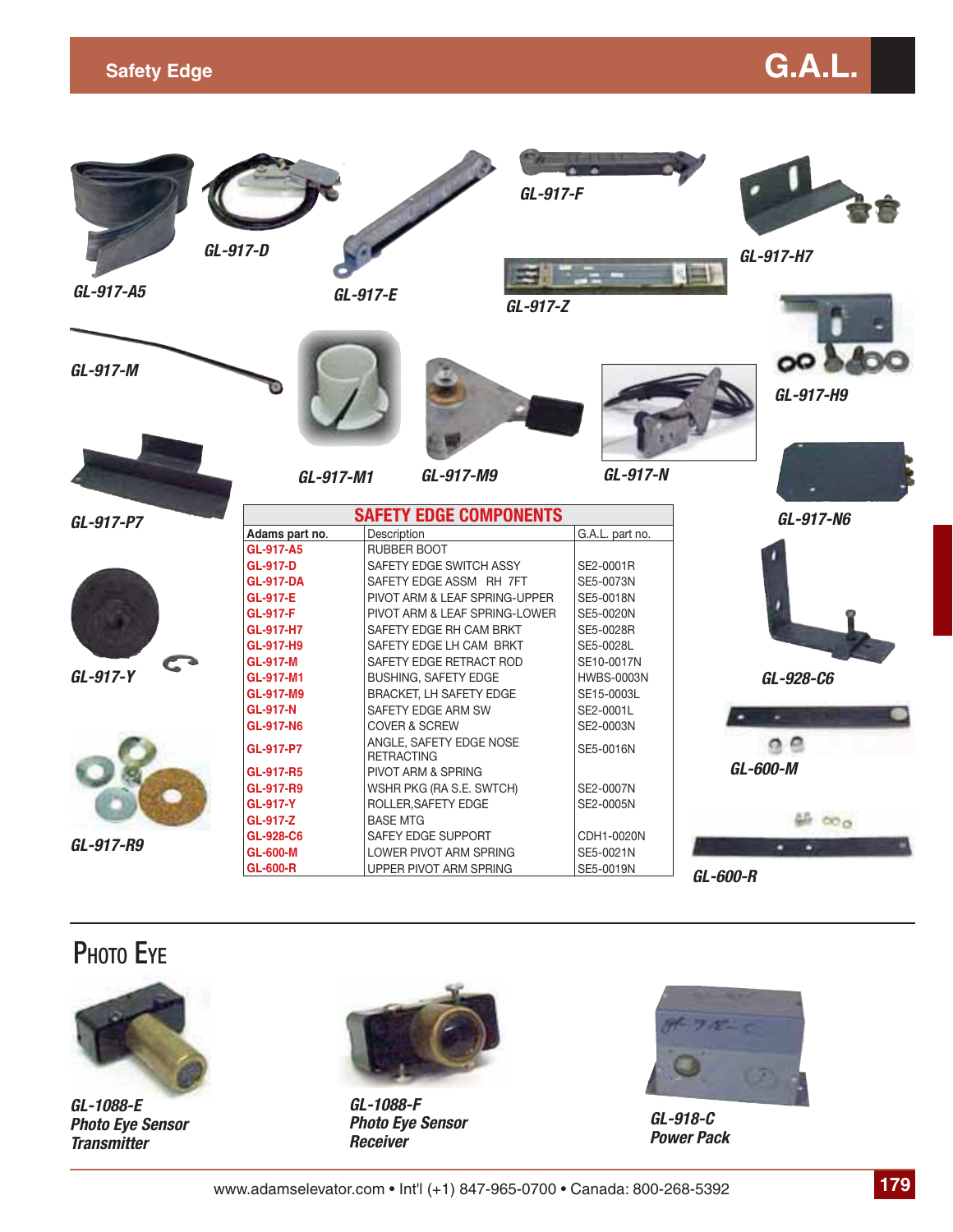## **G.A.L.** Door Equipment



*GL-916-H*





OP22-0278N

**DOOR EQUIPMENT** Adams part no. Description G.A.L. part no. **GL-916-A1** CLUTCH, LWZ-2 10" LINK FOR RH CLU9-0001R **GL-916-A2** CLUTCH, LWZ-2 10" LINK FOR LH CLU-9-001L **GL-916-A3** CLUTCH, RETRACTING VANE CLU1-0035N **GL-916-A7** PIVOT ARM ASSM W/BUSHINGS CLU3-0354N<br>
CL-916-A10 CLUTCH, RETRACTING VANE CLU4-0026N

**GL-916-A11** ACTUATING LINK, 12"LG. CLU1-0045N

**GL-916-T** CLUTCH ASSY., TYPE LW WITH 12" PLATE CLU4-0002L **GL-916-W** CLUTCH, LW-2 6" Link CLU1-0002N **GL-916-X** CLUTCH TYPE L OP-30 LH CLU1-0012N<br> **GL-916-Z** CAM,CLUTCH END CLU1-0038N

**RETRACTING ARM LINK BAR GL-916-C** DOOR CLOSER CAM RA SE SE5-0022N **GL-916-F** CLUTCH, RETRACTING VANE CLU4-0027N

**GL-916-A10** CLUTCH, RETRACTING VANE

**GL-916-A12** CLUTCH, OPEN VANE<br>**GL-916-A16** RETRACTING ARM LIN

**GL-916-H** | ACTUATING LINK 5-7/8" L

**GL-916-L1** CLUTCH, LWP-2 10" LINK FOR RH/LH

CAM,CLUTCH END

**GL-916-G** CLUTCH





*GL-916-G*



*GL-916-X*



*GL-916-T GL-916-W*

*GL-916-Z*

ం



| Adams           | Description                                                                                                                                    | G.A.L. part no.  |
|-----------------|------------------------------------------------------------------------------------------------------------------------------------------------|------------------|
| part no.        |                                                                                                                                                |                  |
| <b>GL-945-H</b> | Gate Switch Assembly-Complete                                                                                                                  | SW1-0001N        |
| <b>GL-945-C</b> | Lever and Roller Assembly                                                                                                                      | SW1-0005N        |
| <b>GL-945-M</b> | Operating Cam Assembly                                                                                                                         | <b>SW1-0010N</b> |
| <b>GL-945-R</b> | Roller and Bolt                                                                                                                                | SW1-0007N        |
| G830C1          | Stationary G-gate switch contact; incl. insulator, 2 movable contacts, return springs, connecting strap                                        | SW1-0011N        |
| G830C2          | Movable G-gate switch contact; incl. micarta mounting block, silver laminate contact                                                           | SW1-0012N        |
| G830K1          | G-gate switch replacement kit; incl. 1 ea. G830C1 stationary contact, G830C2 movable contact, canvas/<br>phenolic insulator, & mounting screws | SW1-0003N        |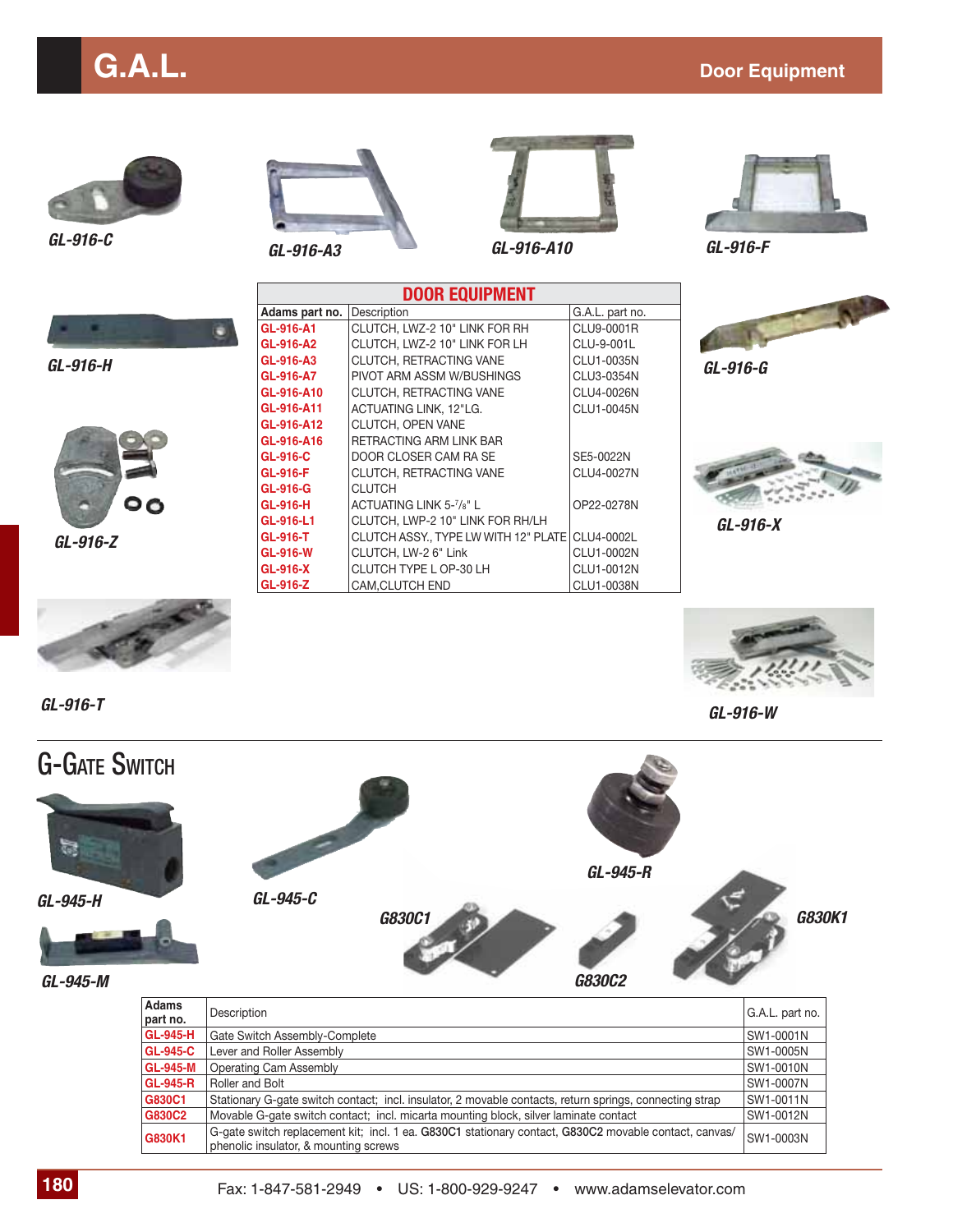#### **Door Operator Equipment** G.A.L.





*GL-915-A3*



*GL-915-A7*



*GL-915-D*

| <b>DOOR OPERATOR EQUIPMENT</b> |                              |                |  |
|--------------------------------|------------------------------|----------------|--|
| Adams part no.                 | Description                  | G.A.L part no. |  |
| GL-915-A3                      | LIMIT CONTROL BOX, RH        | OP12-0001R     |  |
| GL-915-E2                      | LIMIT CONTROL BOX, LH        | OP12-0001L     |  |
| GL-915-A7                      | <b>TOGGLE SWITCH</b>         | OP13-0021N     |  |
| GL-915-D                       | INT. PULLEY, 15 T SPROCKET   | OP20-0001N     |  |
| GL-915-E4                      | STAND.BEARING INTERMEDIATE B | OP20-0005N     |  |
| GL-915-N4                      | INT. PULLEY, 12 T SPROCKET   |                |  |
| GL-915-H1                      | CHAIN & U-BOLT. #40 CHAIN    | OP21-0005N     |  |
| GL-1294-E                      | U BOLT KIT                   | OP21-0006N     |  |
| GL-915-C9                      | <b>STOP ROLLER</b>           | OP21-0018N     |  |



*GL-915-F GL-915-E4*

*GL-915-N4 GL-915-H1*









*GL-1294-E*



*GL-915-C9*



*GL-915-A4*





*GL-915-C7*

*GL-915-M1*

| <b>ACTIVATING CAMS</b>   |                                 |                    |  |
|--------------------------|---------------------------------|--------------------|--|
| <b>Adams</b><br>part no. | Description                     | G.A.L.<br>part no. |  |
| GL-915-A4                | ACTIVATING CAM SET - 8 PCS - LH | OP12-0006L         |  |
| GL-915-C7                | ACTIVATING CAM SET - 8 PCS - RH | OP12-0006R         |  |
| <b>GL-915-H</b>          | ACTIVATING CAM SET - 6 PCS - LH | OP10-0015L         |  |
| GL-915-M1                | CAM - CLOSE LIMIT - LH          | OP10-0016N         |  |
| GL-915-M2                | CAM - CLOSE LIMIT - RH          | OP10-0017N         |  |

 $GL-915-M2$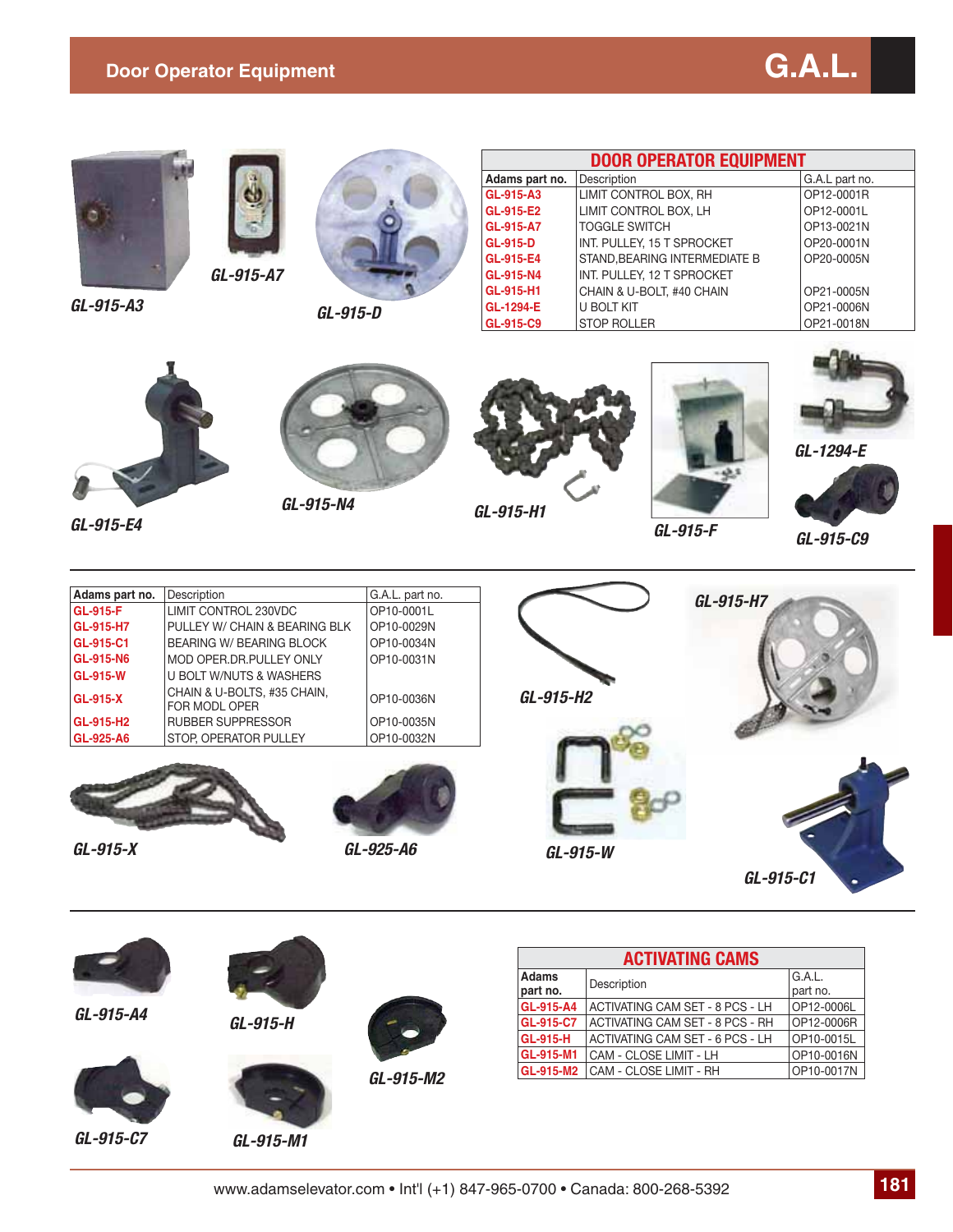

*GL-850-J*



*GL-915-E*

**GL-850-J** BEARING, DOOR CLOSER

**GL-915-E** STOP BUMPER & BOLT

**GL-915-E5** PIN,NYLON-<sup>5</sup>/32"D x <sup>5</sup>

**GL-915-F7** CONN LINK LOWER<br> **GL-915-K** ARM.OPERATOR ALL

**GL-915-L4** NYLON BUSHING<br>**GL-915-L6** ROLLER BEARING

**GL-915-R** PILLOW BLOCK

**GL-915-LL** ACTUATING LINK & OP.HLD **GL-915-M5** RUBBER SUPRESSOR

**GL-915-N7** SUPPORT BRKT B/O-B40740

**GL-915-PP** OPERATOR CONNECTNG LINK

**GL-915-TT** RETIRING CAM P/U ROLLER<br>**GL-915-W7** ARM OPERATOR-34" TO 39"

**GL-915-A4** CAM SET

**GL-915-C7** CAM KIT



SUPPORT,DOOR DRIVE ARM **OP24-0001N** 

RETRACTING/FRICT. ASSY., RH SE5-0027R

OPERATOR CONNECTING LINK | OP22-0178N

**DOOR OPERATOR EQUIPMENT Adams part no.** Description Description Description Description Description Description Description Description

**GL-915-C** CLOSE ROLLER ASSY SE5-0022N

**GL-915-E3** BEARING W/ 2 WASHERS HWBR-0008N

**GL-915-E6** ARM,DOOR SUPPORT OP25-0001N **GL-915-EE** OPERATOR CRANK ARM-17" L OP22-0494N<br>
SUPPORT,DOOR DRIVE ARM OP24-0001N

**GL-915-K** ARM.OPERATOR ALUM 40" to 49"L OP22-0216N<br> **GL-915-JJ** CRANK ARM **CRANGEM GL-915-JJ** CRANK ARM **OP22-0497N**<br> **GL-915-L4** NYLON BUSHING

**GL-915-L7** DRIVE ARM.CROSS PLATE OP34-0079N

**GL-915-N** LIMIT SWITCH **OP10-0004R** 

**GL-915-P6** RETRACTING/FRICT. ASSY., LH SE5-0027L<br>**GL-915-P9** RETRACTING/FRICT. ASSY., RH SE5-0027R

**GL-915-S** BEARING W/ONE WASHER HWBR-0009N

**GL-915-W7** ARM OPERATOR- 34" TO 39" OP22-0215N<br>
BASE YOKE ASS'Y RH CL5-0056N **GL-930-A** BASE YOKE ASS'Y RH CL5-0056N<br> **GL-930-A4** BASE YOKE ASS'Y LH CL5-0057N **BASE YOKE ASS'Y LH GL-930-A6** GUIDE DOUBLE SPRING CL5-0059N **GL-930-B** SPRING & SPRNG ROD ASSY CL5-0051N

**ROLLER BEARING** 

*GL-915-E3 GL-915-C GL-915-E6*

PIN-0044N



*GL-915-L6*



*GL-930-A4*



*GL-930-B*



*GL-930-E*



*GL-915-P6*



*GL-915-P9*

*GL-915-K*

*GL-915-EE*



*GL-915-L7*



*GL-915-TT G30B1*



*GL-915-N7*

*GL-915-PP*







*GL-915-F6*



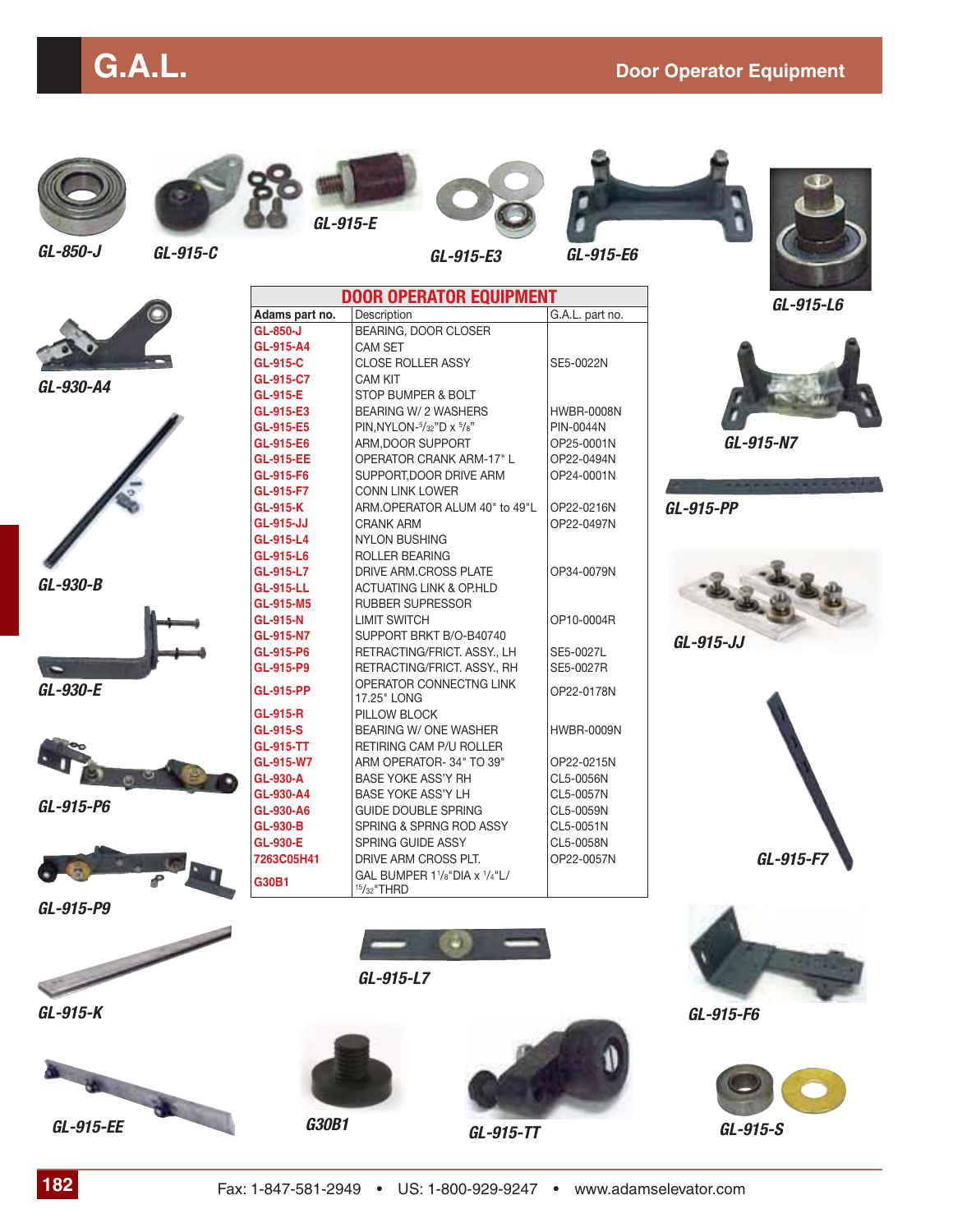

*GL-928-A2*







*GL-928-K*





*GL-928-F*

*GL-928-N*



*GL-928-C*



*GL-928-Z*

| Adams part no.  | Description                    | G.A.L. part no.   |
|-----------------|--------------------------------|-------------------|
| GL-928-A2       | Hanger Sheave, RH, w/ retainer | HH3-0034R         |
| GL-928-A3       | Hanger Sheave, LH, w/retainer  | HH3-0034L         |
| GL-928-A6       | Relating Cable, 48"            |                   |
| GL-928-C        | 2-1/4" Roller Kit              | HH10-0041N        |
| GL-928-C1       | Gearing Cable Clamp            |                   |
| GL-928-E        | Felt Wiper Oiler - Long        | HH1-0026N         |
| GL-928-F        | Felt Wiper Oiler - Short       | HH5-0029N         |
| GL-928-E4       | Support Bracket - RH           | HH2-0052R         |
| GL-928-E5       | Support Bracket - LH           | HH2-0052L         |
| GL-928-K        | <b>Hanger Eccentrics</b>       | HH1-0024N         |
| GL-928-L        | Stop Roller                    | OP10-0040N        |
| <b>GL-928-M</b> | Hanger Sheave Assy w/ Brkt RH  | HH1-0105R         |
| GL-928-N        | Hanger Sheave Assy w/ Brkt LH  | HH1-0105L         |
| <b>GL-928-P</b> | Tension Pulley Assy - RH       | HH3-0042R         |
| <b>GL-928-R</b> | Tension Pulley Assy - LH       | HH3-0042L         |
| GL-928-Z        | <b>Gearing Pulley</b>          | <b>HWPL-0010N</b> |

#### BRIDGING CAMS

*GL-928-C1*

| Adams part no.  | Description                       | G.A.L. part no. |
|-----------------|-----------------------------------|-----------------|
| <b>GL-925-B</b> | Bridging Cam Assy - Large         | OP10-0009N      |
| <b>GL-925-C</b> | Bridging Cam Assy - Small         | OP10-0008N      |
| <b>GL-925-F</b> | Bridging Cam Set 2 small, 2 large | OP10-0007N      |
| <b>GL-915-G</b> | Limit Switch - LH                 | OP10-0004L      |
| <b>GL-915-N</b> | Limit Switch - RH                 | OP10-0004R      |







*GL-925-C GL-925-B GL-925-F*







*GL-915-G*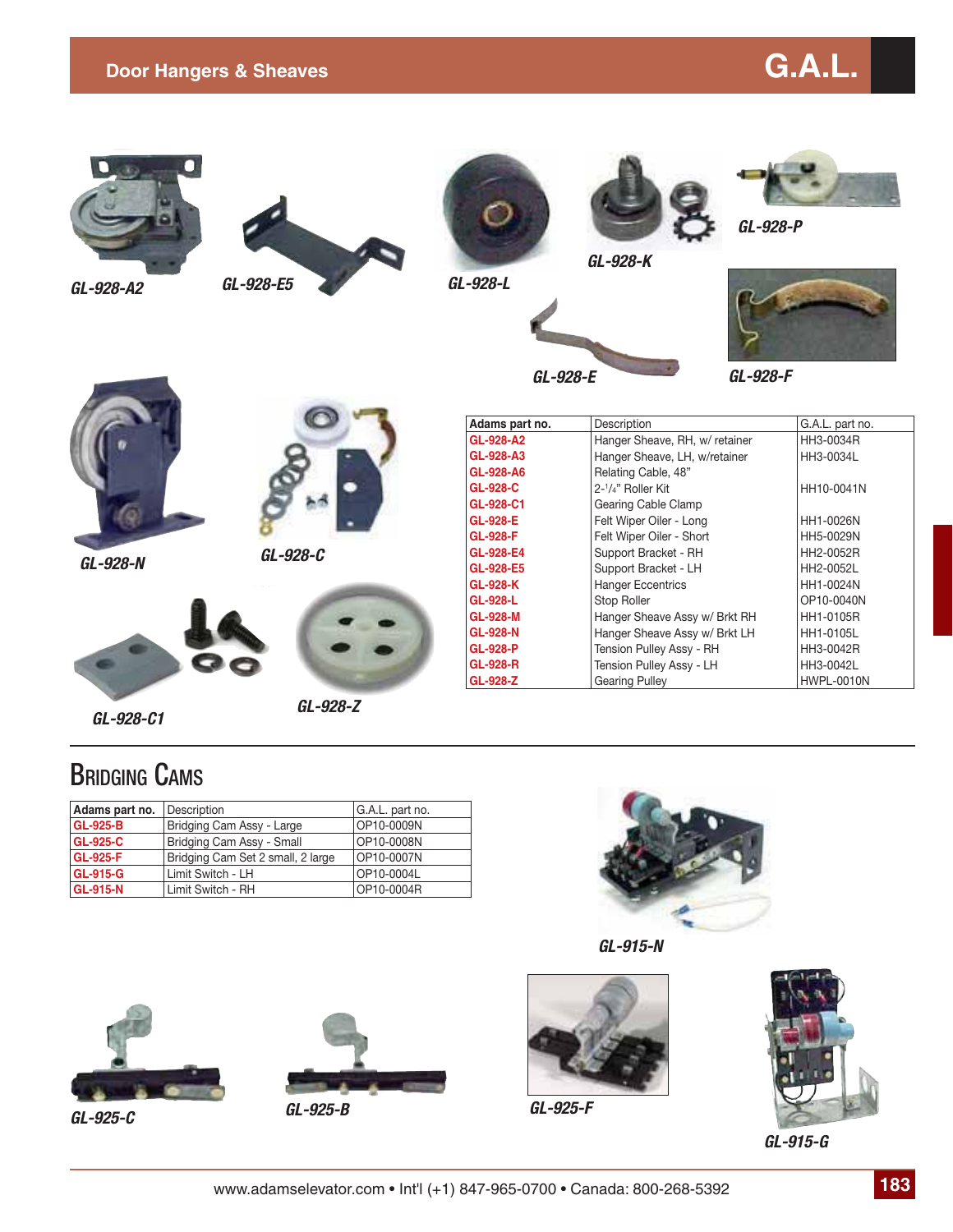

**The** *G800B* **replacement motor comes with only 2 armature leads. OEM-wound field motors (and our older G800A replacement) have 4 leads.**

**Two fewer leads makes installation easier than ever. Connect only the A1 & A2 armature leads. Unused field leads can be taped off and ignored.**

*G800B*

*G800C Brush, for G800B (2 required)*

| <b>DOOR MOTOR SPECIFICATIONS</b> |           |               |           |         |                 |                     |                    |                 |           |       |
|----------------------------------|-----------|---------------|-----------|---------|-----------------|---------------------|--------------------|-----------------|-----------|-------|
| <b>Adams</b>                     | Operating | НP            |           | No-load |                 | Lenath              |                    | Diameter        |           |       |
| part no.                         | voltage   |               | Weight    |         | rpm             | Motor type $\vdash$ | Body               | Shaft           | Body      | Shaft |
| <b>G800B</b>                     | 230VDC    | $\frac{1}{6}$ | 11.0 lbs. | 1150    | Perm.<br>magnet | $6^{7}/s$ "         | 1 <sup>5</sup> /8" | $4^{3}/_{16}$ " | $^{5}/8"$ |       |



|          |                          | <b>MOTORS</b>                   |                    |           |  |  |  |
|----------|--------------------------|---------------------------------|--------------------|-----------|--|--|--|
|          | <b>Adams</b><br>part no. | Description                     | G.A.L.<br>part no. |           |  |  |  |
|          | <b>GL-860-B</b>          | MOTOR 1/4 HP 230 VDC, PM        | MTR-0009N          |           |  |  |  |
|          | <b>GL-860-C</b>          | MOTOR 1/2 HP, 220 VDC, PM       | MTR-0010N          |           |  |  |  |
|          | <b>GL-860-J</b>          | MOTOR 1/4 HP, 230 VDC, PM       | MTR-0012N          |           |  |  |  |
| GL-860-J | <b>GL-860-Y</b>          | MOTOR 1/4 HP, 115 VDC, 1150 RPM | MTR-0012N          | GL-915-H9 |  |  |  |



*Motor Pulley*



*GL-870-A V-Belt 44"*



*GL-870-B Drive Belt 24"*



*GL-942-B*



*GL-942-D*







*GL-942-C GL-942-E*

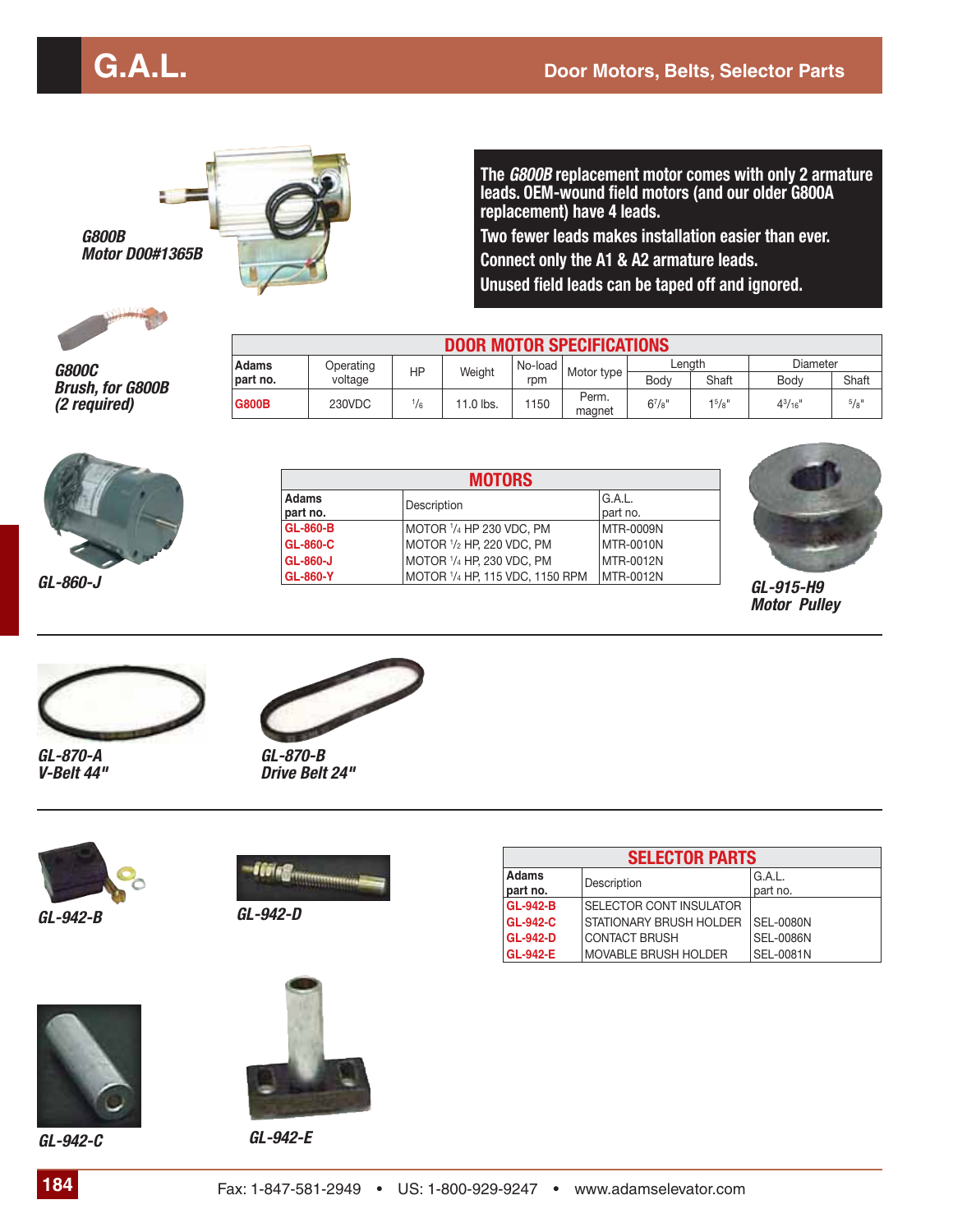#### **Relay Contacts, Plates, Bases G.A.L.**





*GL-660-C*



*GL-960-L*



*GL-101-L*



œ

*GL-101-A*



*GL-915-F4*



*GL-915-C3*



*GL-902-M7*

|                          | <b>RELAY PARTS</b>                                   |                    |  |  |  |  |
|--------------------------|------------------------------------------------------|--------------------|--|--|--|--|
| <b>Adams</b><br>part no. | Description                                          | G.A.L.<br>part no. |  |  |  |  |
| <b>GL-100-A</b>          | COPPER CONTACT, 1" DIA                               | LC-0018N           |  |  |  |  |
| GL-100-A1                | CARBON CONTACT, 1-3/4" DIA                           | CONT-0009N         |  |  |  |  |
| GL-100-A2                | COPPER CONTACT, 1- <sup>1</sup> / <sub>2</sub> " DIA | LC-0015N           |  |  |  |  |
| GL-100-A3                | CARBON CONTACT, 1-1/2" DIA                           | <b>CONT-0008N</b>  |  |  |  |  |
| GL-100-A7                | CARBON CONTACT AND STUD ASSY                         | CONT-0001N         |  |  |  |  |
| GL-100-A9                | SILVER CONTACT W/NUT                                 | CONT-0003N         |  |  |  |  |
| <b>GL-100-B</b>          | CARBON CONTACT, 1" DIA                               | CONT-0006N         |  |  |  |  |
| GL-100-C2                | MOV. CONTACT FINGER, 9" WIRE                         | LC-0025R           |  |  |  |  |
| GL-100-C3                | MOV. CONTACT FINGER, 6" WIRE                         | LC-0028R           |  |  |  |  |
| GL-100-C6                | <b>CONTACT POST ARM</b>                              |                    |  |  |  |  |
| <b>GL-100-G</b>          | COPPER CONTACT, 1-3/4" DIA                           | LC-0016N           |  |  |  |  |
| <b>GL-100-K</b>          | CARBON CONTACT, 1-1/4" DIA                           |                    |  |  |  |  |
| GL-100-L                 | <b>CONTACT HOLDER</b>                                |                    |  |  |  |  |
| <b>GL-101-A</b>          | CONTACT ARM, 3-1/2" LG                               |                    |  |  |  |  |
| GL-101-A1                | MAIN CONT.SPRING, 1" LG                              | LC-0103N           |  |  |  |  |
| <b>GL-101-B</b>          | CARBON CONTACT HOLDER, 1-1/4" DIA                    |                    |  |  |  |  |
| GL-101-L                 | <b>CONTACT PLATE</b>                                 | LC-0048N           |  |  |  |  |
| <b>GL-101-W</b>          | CARBON CONTACT HOLDER, 1-3/4" DIA                    | LC-0041N           |  |  |  |  |
| GL-101-Z                 | MAIN CONTACT ARM (S-6611)                            |                    |  |  |  |  |
| GL-102-B                 | CARBON CONTACT HOLDER, 2" DIA                        |                    |  |  |  |  |
| GL-103-A                 | <b>CONTACT POST</b>                                  | LC-0107N           |  |  |  |  |
| GL-103-C                 | TERMINAL STUD, 2" LG                                 |                    |  |  |  |  |
| GL-660-C                 | <b>CONTACT PLATE</b>                                 | LC-0055N           |  |  |  |  |
| GL-960-L                 | <b>CONTACT PLATE</b>                                 | $LC-26$ #2         |  |  |  |  |



*GL-101-Z*

*GL-100-A2*



*GL-100-K*



*GL-100-C2*



*GL-915-Y*



*GL-100-A1*



*GL-100-C6*





*GL-100-A9*



*GL-915-A1*



*GL-101-W*



*GL-103-C*



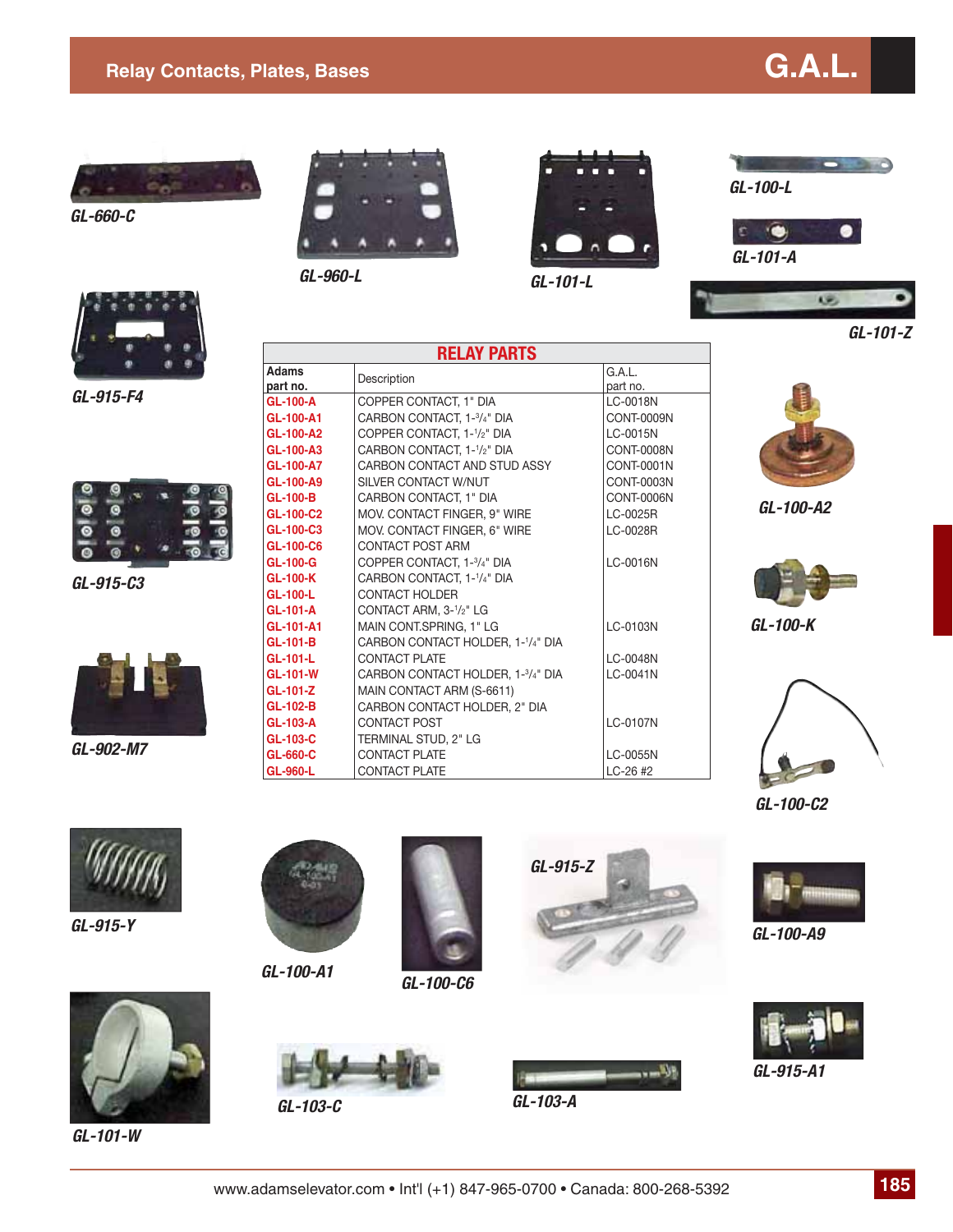|                                             | <b>POS. INDICATOR INSERTS</b>                                                |               |                 |              |                                                                  |              |                        |                              |                                  |                                                  | <b>LAMPS</b>                 |                                 |                                                                                |                                |
|---------------------------------------------|------------------------------------------------------------------------------|---------------|-----------------|--------------|------------------------------------------------------------------|--------------|------------------------|------------------------------|----------------------------------|--------------------------------------------------|------------------------------|---------------------------------|--------------------------------------------------------------------------------|--------------------------------|
|                                             | - RRB TYPE                                                                   |               |                 |              |                                                                  |              | <b>Adams</b>           |                              | Description                      |                                                  |                              |                                 | G.A.L.                                                                         |                                |
| Adams part no.                              | Lens Marking                                                                 |               |                 |              |                                                                  |              | part no.               |                              |                                  |                                                  |                              |                                 | part no.                                                                       |                                |
| GL-935-A1                                   | "B"                                                                          |               |                 |              |                                                                  |              | GL-1067-D<br>GL-1067-E |                              |                                  | EYE RAY LAMP KIT<br>LAMP (#1692) PKG. OF 10      |                              |                                 |                                                                                |                                |
| <b>GL-935-E</b><br><b>GL-935-F</b>          | "1"                                                                          |               |                 |              |                                                                  |              | GL-1067-H              |                              |                                  | NEON LAMP UNIT, DOUBLE                           |                              |                                 |                                                                                |                                |
| <b>GL-935-H</b>                             | Green Arrow<br><b>Red Arrow</b>                                              |               |                 |              | GL-1067-M                                                        |              | GL-1067-L              |                              |                                  | NEON LAMP UNIT, SINGLE                           |                              |                                 |                                                                                |                                |
| <b>GL-935-K</b>                             | "2"                                                                          | GL-1067-E     |                 |              |                                                                  |              | GL-1067-M              |                              | <b>LAMP HOLDER</b>               |                                                  |                              |                                 |                                                                                |                                |
| <b>GL-935-U</b>                             | "4"                                                                          |               |                 |              |                                                                  |              |                        |                              |                                  |                                                  |                              |                                 |                                                                                |                                |
| <b>GL-935-V</b><br><b>GL-935-W</b>          | "5"<br>"6"                                                                   |               |                 |              |                                                                  |              |                        |                              |                                  |                                                  |                              |                                 |                                                                                |                                |
|                                             |                                                                              | GL-935-A1     |                 |              | GL-1067-D                                                        |              |                        | GL-1067-H                    |                                  | GL-933-A2                                        |                              |                                 |                                                                                |                                |
| GL-933-R                                    | GL-933-J3                                                                    |               |                 | GL-933-G     |                                                                  |              |                        |                              |                                  |                                                  |                              |                                 | GL-902-N2                                                                      |                                |
| <b>Adams</b>                                |                                                                              |               |                 |              |                                                                  | GL-933-F3    |                        |                              | GL-933-A7                        |                                                  |                              | <b>HALO</b>                     | $2"$ CC                                                                        |                                |
| part no.                                    | <b>FUNCTION</b>                                                              | 9:00          | 12:00           | 3:00         | 6:00                                                             | 9:00         | 12:00                  | 3:00                         | <b>HALO</b>                      | <b>COLOR</b>                                     | <b>TEXT</b>                  | HT.                             | MTG.                                                                           | <b>KEY</b>                     |
| <b>GL-933-R</b>                             | <b>HOISTWAY ACCESS</b>                                                       | <b>DN</b>     | OFF             | UP           | <b>ACCESS</b>                                                    | M            | $\mathsf X$            | M                            | $1^3/s$ " DIA.                   | <b>BLACK</b>                                     | WHITE                        | $1/4$ <sup>11</sup>             | VERT.                                                                          | G1612P                         |
| GL-933-C2<br>GL-933-C6                      | LOCK OUT<br>LOCK OUT                                                         |               | OFF<br>OFF      | ON<br>ON     |                                                                  |              | Χ<br>Χ                 | 0<br>0                       | $13/8$ " DIA.<br>$1^{3}/8"$ DIA. | <b>BLACK</b><br><b>BLACK</b>                     | <b>WHITE</b><br>WHITE        | 1/4"<br>1/4"                    | HORIZ.<br>HORIZ.                                                               | G1601X<br>G1601P               |
| GL-933-E1                                   | LOCK OUT                                                                     |               | <b>BLANK</b>    | <b>BLANK</b> |                                                                  |              | Χ                      | M                            | $1^3/s$ " DIA.                   | <b>BLACK</b>                                     | N/A                          | $\frac{1}{4}$ <sup>11</sup>     | HORIZ.                                                                         | G1613P                         |
| GL-933-F1                                   | LOCK OUT                                                                     |               | <b>BLANK</b>    | <b>BLANK</b> |                                                                  |              | Χ                      | M                            | $13/8$ " DIA.                    | <b>BLACK</b>                                     | N/A                          | $1/4$ <sup>11</sup>             | VERT.                                                                          | G1613X                         |
| GL-933-G                                    | LOCK OUT                                                                     |               | <b>BLANK</b>    | <b>BLANK</b> |                                                                  |              | Χ                      | M                            | $1^3/s$ " DIA.                   | <b>BLACK</b>                                     | N/A                          | $1/4$ <sup>11</sup>             | HORIZ.                                                                         | G1601P                         |
| GL-933-E3                                   | LOCK OUT<br>PHASE I FIRE SERVICE                                             |               | <b>BLANK</b>    | <b>BLANK</b> |                                                                  |              | Χ                      | M                            | $1^{1}/4"$ SQ                    | <b>BLACK</b>                                     | N/A                          | 1/4"                            | VERT.                                                                          | G1613P                         |
| GL-933-E9                                   | (HALL)<br>PHASE II FIRE SERVICE                                              | <b>BYPASS</b> | <b>OFF</b>      | ON           | FIRE SERV.                                                       | $\mathbf{0}$ | X                      | X                            | $13/8$ " DIA.                    | <b>RED</b>                                       | <b>WHITE</b>                 | $1/4$ <sup>11</sup>             | VERT.                                                                          | G1617P                         |
| GL-933-A7                                   | (CAR)<br>RUN STOP KEYSWITCH                                                  | <b>OFF</b>    | HOLD            | ON           | FIRE SERV.                                                       | X            | $\mathsf X$            | Χ                            | $1^3/s$ " DIA.                   | <b>RED</b><br><b>BLACK</b>                       | <b>WHITE</b><br><b>WHITE</b> | 1/4"<br>$1/4$ <sup>11</sup>     | HORIZ.                                                                         | G1617X                         |
| GL-933-J3                                   |                                                                              |               | <b>RUN</b>      | <b>STOP</b>  |                                                                  |              | X                      | Χ                            | $1^{3}/8$ " DIA.                 |                                                  |                              |                                 | HORIZ.                                                                         | G1601X                         |
| Adams part no.<br>GL-933-F3                 | TOGGLE SWITCH, RRB EMERGENCY STOP, 1NO-1NC.                                  |               | <b>FUNCTION</b> |              |                                                                  |              |                        | <b>HALO</b><br>$13/8ii$ DIA. | COLOR<br><b>BLACK</b>            |                                                  | <b>TEXT</b><br><b>RED</b>    | HALO HT.<br>$3/8$ <sup>11</sup> |                                                                                | 2" CC MTG.<br>VERT.            |
| GL-933-A2                                   | TOGGLE SWITCH, RRB EMERGENCY STOP, 2NO-1NC.                                  |               |                 |              |                                                                  |              |                        | $13/8$ " DIA.                | <b>BLACK</b>                     |                                                  | <b>RED</b>                   | $3/8$ "                         |                                                                                | VERT.                          |
| <b>KEY PULL DESIGNATIONS</b><br>Χ<br>M<br>0 | <b>KEY REMOVEABLE</b><br>MOMENTARY - NO KEY PULL<br>MAINTAINED - NO KEY PULL |               |                 |              |                                                                  |              |                        |                              |                                  | GL-1065-E<br>GL-1065-C<br>GL-1065-L<br>GL-1065-F | Adams part no.               |                                 | G.A.L. Key No.<br>G1612P<br>G1601P, G1601X<br>G1613P, G1613X<br>G1617P, G1617X |                                |
|                                             |                                                                              |               |                 |              | GL-902-N2   FIRE DEPT. AND EMERG. USE ONLY                       |              |                        |                              | FIREMAN'S KEY BOX                | W<br>$3^{1/4}$                                   | Н<br>10 5/8"                 |                                 | D<br>$1^5/8$ "                                                                 | <b>MATERIAL</b><br><b>SS#4</b> |
|                                             |                                                                              | GL-1200-E     |                 |              |                                                                  |              |                        |                              |                                  |                                                  | <b>EMERGENCY LIGHT</b>       |                                 |                                                                                |                                |
|                                             |                                                                              |               |                 |              |                                                                  |              |                        | Adams                        |                                  | Description                                      |                              |                                 | G.A.L.                                                                         |                                |
|                                             |                                                                              |               |                 |              |                                                                  |              |                        | part no.<br><b>GL-1200-A</b> |                                  | <b>EMERGENCY LITE (EL4)</b>                      |                              |                                 | part no.                                                                       | <b>EMER-0001N</b>              |
|                                             |                                                                              |               |                 |              |                                                                  |              |                        | GL-1200-E                    |                                  | BATTERY FOR EMERG LITE                           |                              |                                 |                                                                                | <b>BAT-0001N</b>               |
| GL-1200-A                                   |                                                                              |               |                 | GL-935-B     |                                                                  |              |                        | <b>GL-935-B</b>              |                                  | <b>EMERG LIGHT LENS</b>                          |                              |                                 |                                                                                | <b>PMDG-0136N</b>              |
|                                             |                                                                              |               |                 |              |                                                                  |              |                        |                              |                                  |                                                  |                              |                                 |                                                                                |                                |
| 186                                         |                                                                              |               |                 |              | Fax: 1-847-581-2949 • US: 1-800-929-9247 • www.adamselevator.com |              |                        |                              |                                  |                                                  |                              |                                 |                                                                                |                                |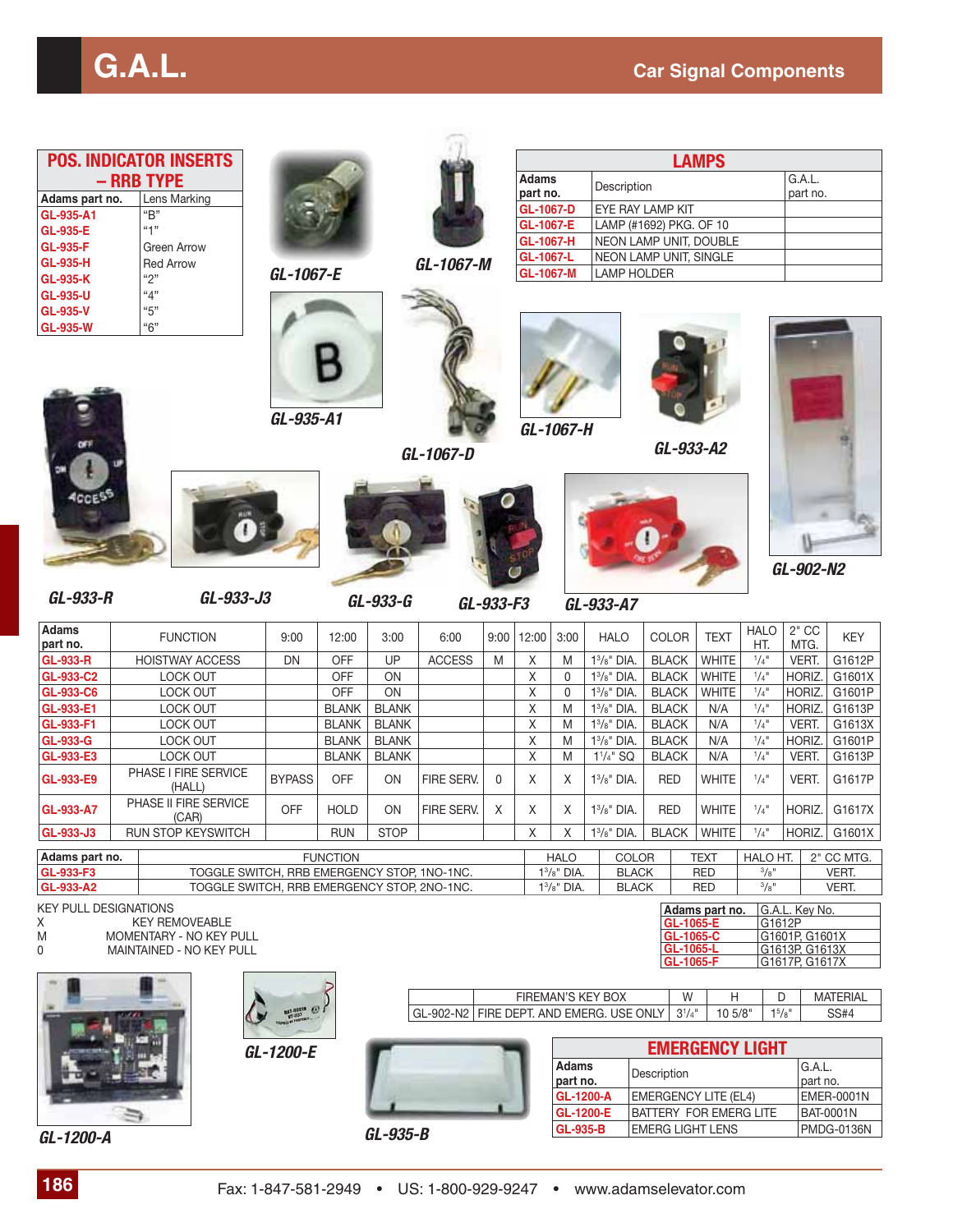

#### **RRB PUSHBUTTON MODULES**

2 N.O. Contacts; 2" mounting centers; Button 7 /8" O.D.; Halo 13 /8" O.D.; Black marking on white button; Horizontal or Vertical mounting for buttons only, not for stop switch.

| <b>PUSHBUTTON MODULE - RRB</b> |                                    |  |  |  |
|--------------------------------|------------------------------------|--|--|--|
| Adams part no.                 | Marking                            |  |  |  |
| <b>GL-2101-A</b>               | B                                  |  |  |  |
| GL-2101-A1                     |                                    |  |  |  |
| <b>GL-2101-AR</b>              | Arrow                              |  |  |  |
| <b>GL-2101-DC</b>              | Door Close                         |  |  |  |
| <b>GL-2101-E4</b>              | <b>Blank</b>                       |  |  |  |
| GL-2101-X2                     | Alarm                              |  |  |  |
| GL-2101-X4                     | Emergency Stop Switch-Push To Stop |  |  |  |
| GL-2101-E1                     | Emergency Stop Switch-Pull To Stop |  |  |  |



*GL-2101-A*



*GL-2101-E1*

#### **SRB PUSHBUTTON MODULES**

2 N.O. Contacts; 2" mounting centers; Square Halo

| <b>PUSH BUTTON MODULE - SRB</b> |              |  |  |  |
|---------------------------------|--------------|--|--|--|
| Adams part no.                  | Marking      |  |  |  |
| GL-2150-A1                      |              |  |  |  |
| <b>GL-2150-A2</b>               | 2            |  |  |  |
| <b>GL-2150-AR</b>               | Arrow        |  |  |  |
| <b>GL-2150-ST</b>               | Pull To Stop |  |  |  |



*GL-2150-ST*



*GL-2150-A1*



*GL-933-F6 RRB Halo-Black*



*GL-933-F7 SRB Halo*



*GL-933-C3 RRB Halo-White*



*GL-935-A Gong Assembly (ref. M6452-3A 110V)*

#### PUSHBUTTON CAPS - RRB/SRB

Black marking on white button; <sup>7</sup>/8" O.D.

| Adams part no.    | Marking      | Type       |
|-------------------|--------------|------------|
| GL-2000-A3        | 3            | <b>RRB</b> |
| GL-2000-A4        | 4            | <b>RRB</b> |
| <b>GL-2000-AG</b> | G            | <b>RRB</b> |
| <b>GL-2000-AR</b> | Arrow        | <b>RRB</b> |
| GL-2000-C1        | 8            | <b>RRB</b> |
| GL-2000-C2        | 9            | <b>RRB</b> |
| GL-2000-C3        | 10           | <b>RRB</b> |
| GL-2000-C4        | <b>Blank</b> | <b>RRB</b> |
| <b>GL-2000-DX</b> | Door Close   | <b>RRB</b> |
| GL-2102-A1        |              | <b>SRB</b> |
| GL-2102-A3        | 3            | <b>SRB</b> |
| GL-2102-A4        | 4            | <b>SRB</b> |







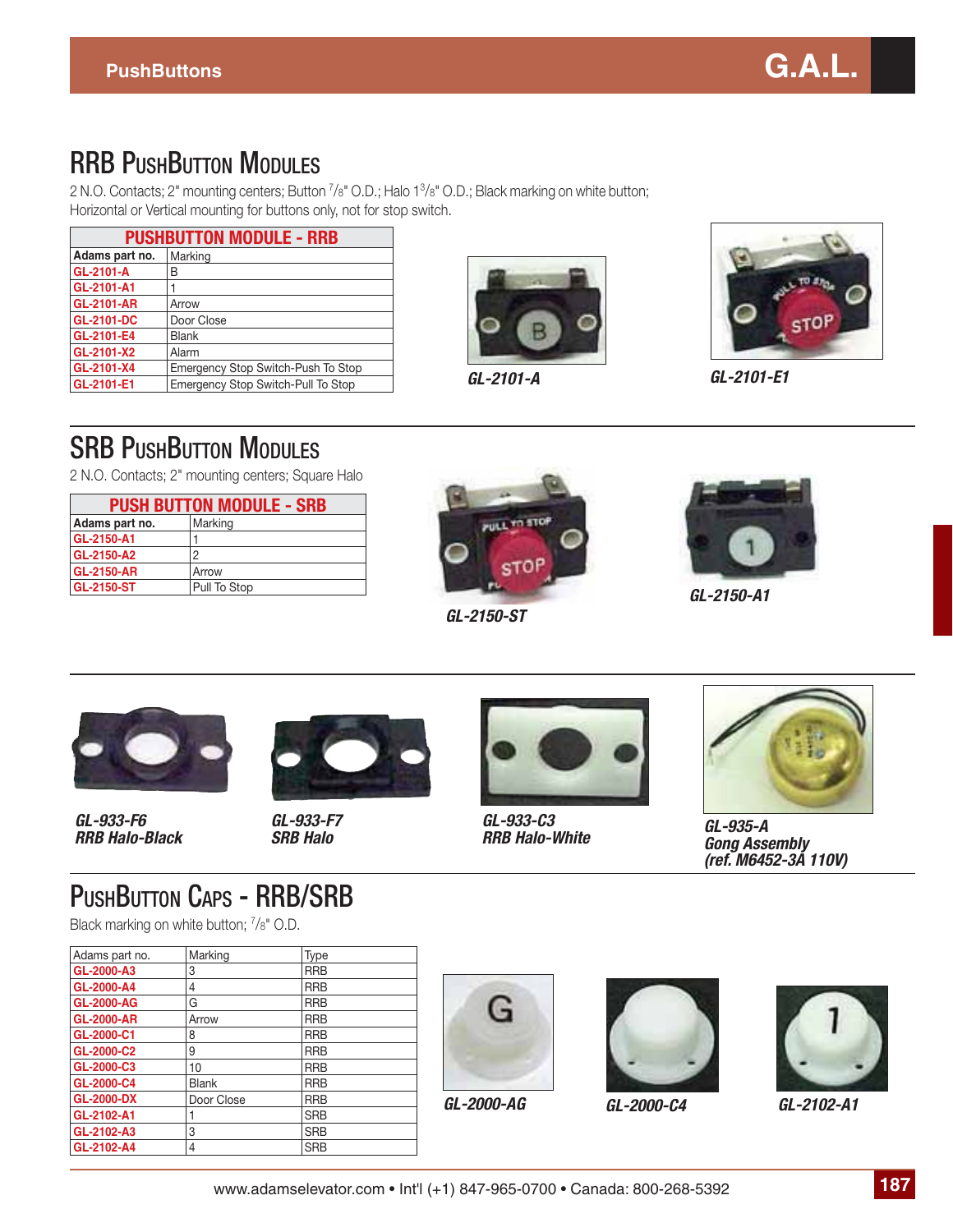## **G.A.L. G.A.L. Relay Coils**









*GL-200-E GL-200-F*





*GL-200-G*









*GL-200-W*

| <b>RELAY COILS</b>       |                                                                                             |                    |  |  |  |  |
|--------------------------|---------------------------------------------------------------------------------------------|--------------------|--|--|--|--|
| <b>Adams</b><br>part no. | Description                                                                                 | G.A.L.<br>part no. |  |  |  |  |
| GL-200-A2                | COIL, 260VDC, 1- <sup>1</sup> /8" ID, 2- <sup>13</sup> /16" OD                              | S5630              |  |  |  |  |
| <b>GL-200-B</b>          | COIL, 208/220 VAC, 7/8" ID, 2-1/4" OD                                                       | S5631              |  |  |  |  |
| <b>GL-200-C</b>          | COIL, 265 VDC, 7/8" ID, 1-3/4" OD                                                           | S5632              |  |  |  |  |
| <b>GL-200-E</b>          | COIL, 230 VDC, 1- <sup>1</sup> /16" ID, 2- <sup>3</sup> /8" OD                              | S5785              |  |  |  |  |
| <b>GL-200-F</b>          | COIL, 230 VDC, $3/4$ " ID, 1- $3/4$ " OD                                                    | 5744N              |  |  |  |  |
| <b>GL-200-G</b>          | COIL, 40 WATT, <sup>5</sup> /8" ID, 1- <sup>7</sup> /16" OD                                 |                    |  |  |  |  |
| <b>GL-200-H</b>          | COIL, 39 WATT, 5/8" ID, 1-7/16" OD                                                          |                    |  |  |  |  |
| GL-200-J                 | COIL, 35 WATT, 5/8" ID, 1-7/16" OD                                                          | 6439               |  |  |  |  |
| <b>GL-200-N</b>          | COIL 5760 (LC-10), 1- <sup>1</sup> / <sub>4</sub> " ID, 2- <sup>3</sup> / <sub>4</sub> " OD | 5760               |  |  |  |  |
| <b>GL-200-R</b>          | COIL, 6202, 1-1/4" ID, 2-5/8" OD                                                            | 6202               |  |  |  |  |
| <b>GL-200-W</b>          | COIL 6180, 1-1/8" ID, 2-3/4" OD                                                             | 6180               |  |  |  |  |

*GL-200-N*

#### MISC. RELAY COMPONENTS



*GL-300-C*





*GL-1097-F Amature & Frame Assy. (G.A.L. # M-6445-2)*



*GL-100-A6 Armature & Frame Assy. w/Coil (G.A.L. # LC-28#1)*



*GL-1098-E Reverse Phase Relay*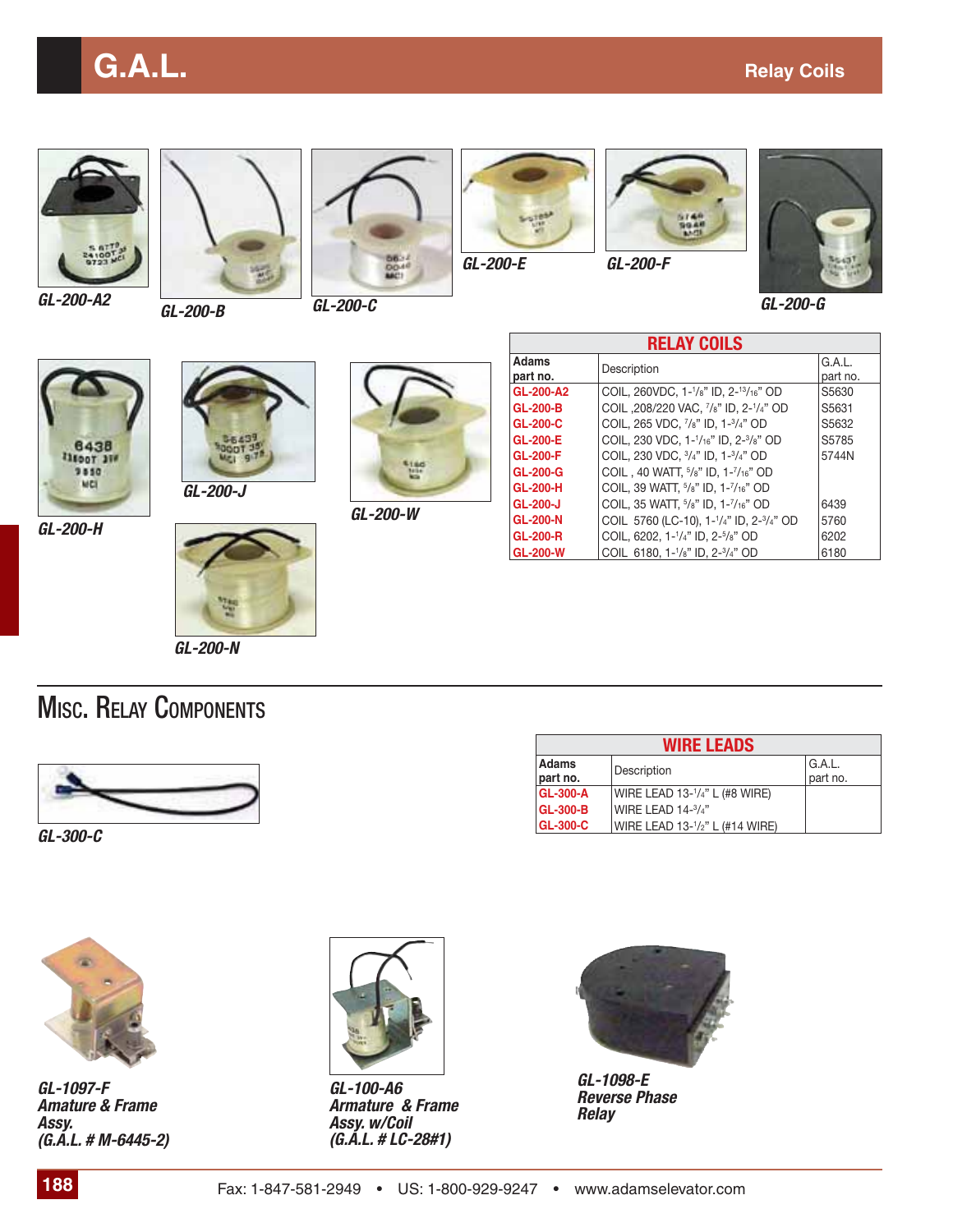

*GL-915-F9*

*GL-960-C1*

#### TIMERS, COUNTERS

| <b>TIMERS &amp; COUNTERS</b> |                                        |                  |  |  |  |
|------------------------------|----------------------------------------|------------------|--|--|--|
| <b>Adams</b>                 | Description                            | G.A.L.           |  |  |  |
| part no.                     |                                        | part no.         |  |  |  |
| <b>GL-960-C</b>              | TIMER. SOL STATE W/OUT ADAPTOR KIT     | TMR-0001N        |  |  |  |
| GL-960-C1                    | ADAPTER KIT-TIMER 10121                | <b>TMR-0008N</b> |  |  |  |
| <b>GL-960-K</b>              | COUNTER, 2-POT, SOLID STATE 100-200vdc | CTR-0004N        |  |  |  |
| <b>GL-960-N</b>              | COUNTER, 1-POT, SOLID STATE 100-200vdc | <b>CTR-0003N</b> |  |  |  |





*GL-960-K GL-960-N*



www.adamselevator.com • Int'l (+1) 847-965-0700 • Canada: 800-268-5392 **189**